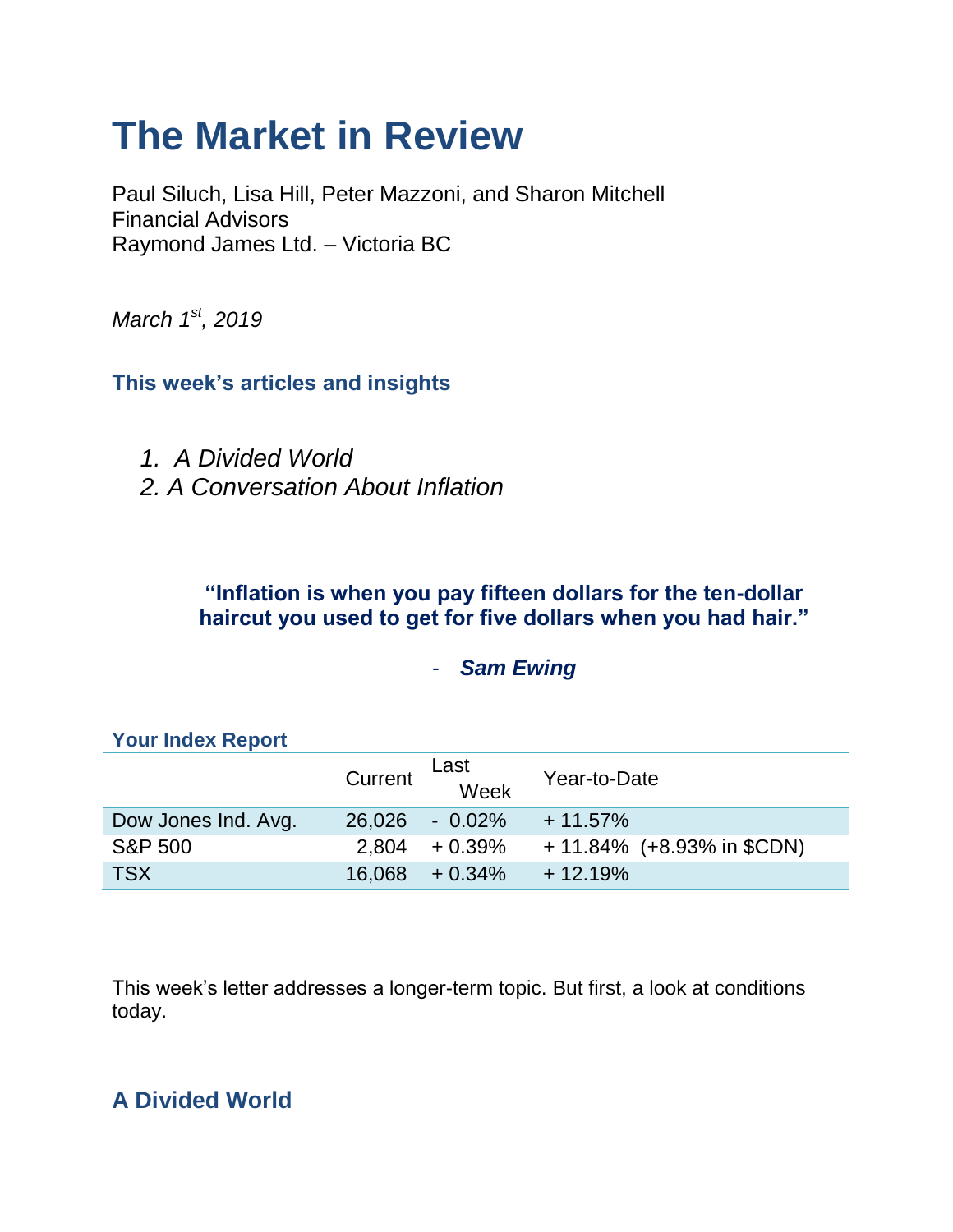It is a confusing time in world markets.

On the one hand, you have the United States performing quite well in comparison to the rest of the world:

## **Industrial Production**

|    | <b>January Forecast</b> | <b>Actual January</b> |
|----|-------------------------|-----------------------|
| US | 3.6%                    | 3.8%                  |

Recession risk within the next 12 months, as measured by adding up the risk in each of the 50 states, is hovering at only 1%: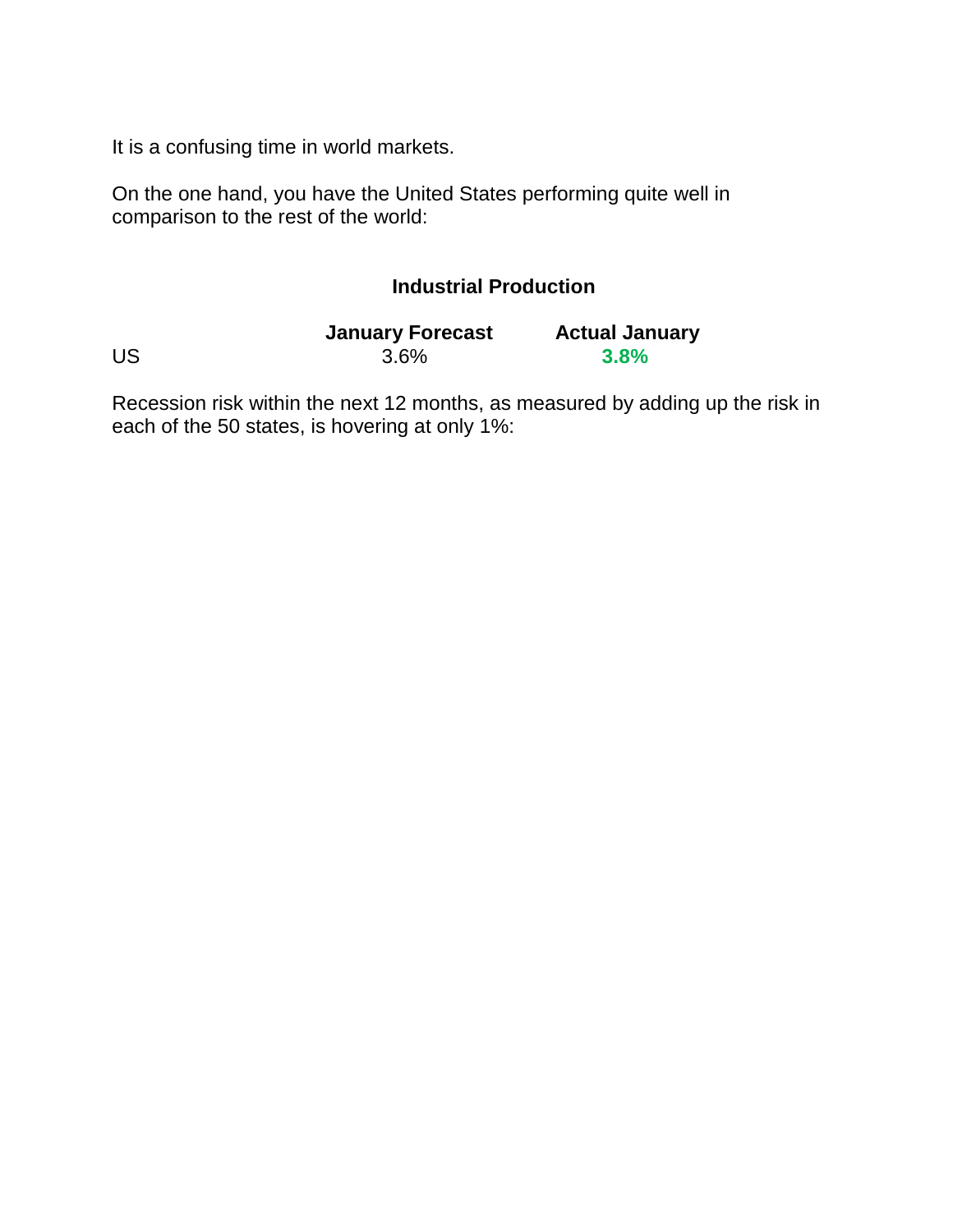

See NDR Disclaimer at www.ndr.com/copyright.html For data vendor disclaimers refer to www.ndr.com/ andorinfo/

However, things are not nearly as rosy in the rest of the world:

### **Industrial Production**

|             | <b>January Forecast</b> | <b>Actual January</b> |
|-------------|-------------------------|-----------------------|
| South Korea | $1.2\%$                 | 0.1%                  |
| Japan       | $-2.5%$                 | $-3.7%$               |
| Germany     | 0.7%                    | $-0.4\%$              |

Source: Trading Economics

Economic numbers out of China and Canada also point modestly lower in January, although final numbers are not out yet.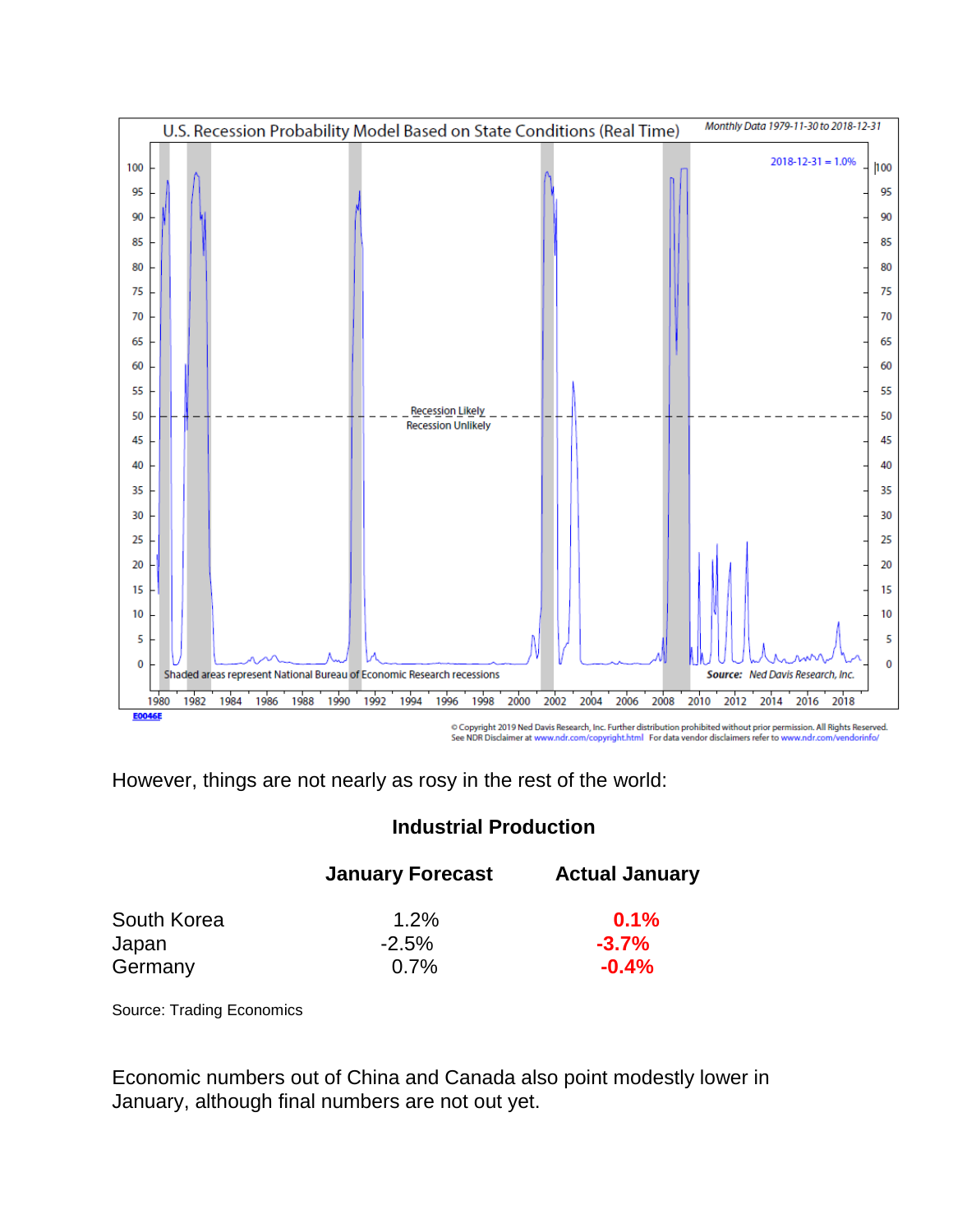And recession risk is very high. In fact, much of the world outside North America may already be in a mild recession:



**IF90** 

**Copyright 2019 Ned Davis Research, Inc. Further distribution prohibited without prior permission. All Rights Reserved. See NDR Disclaimer at** [www.ndr.com/copyright.html](https://urldefense.proofpoint.com/v2/url?u=http-3A__www.ndr.com_copyright.html&d=DwMF-g&c=K3dQCUGiI1B95NJ6cl3GoyhMW2dvBOfimZA-83UXll0&r=_6MBBSGYsFznIBwslhTiqBKEz4pHUCTd_9tbh_EpUMY&m=nyQvj3vzEZ2v5E43Jy1KppI09ejQVJH4Y2Zfg974Fj8&s=IQN_y2kOW0nYgGuH9zRTHYOBRpfSJ6heyleTnQTRakk&e=)**. For data vendor disclaimers refer to** [www.ndr.com/vendorinfo/](https://urldefense.proofpoint.com/v2/url?u=http-3A__www.ndr.com_vendorinfo_&d=DwMF-g&c=K3dQCUGiI1B95NJ6cl3GoyhMW2dvBOfimZA-83UXll0&r=_6MBBSGYsFznIBwslhTiqBKEz4pHUCTd_9tbh_EpUMY&m=nyQvj3vzEZ2v5E43Jy1KppI09ejQVJH4Y2Zfg974Fj8&s=AwZm-i6cMyKu39PkUXoqO9ANJPCg2XXoVVo0owptFvg&e=)**.**

Before we get too worried, there is little credit stress in the world. This means we don't expect anything close to the recession we saw in 2008-2009, if and when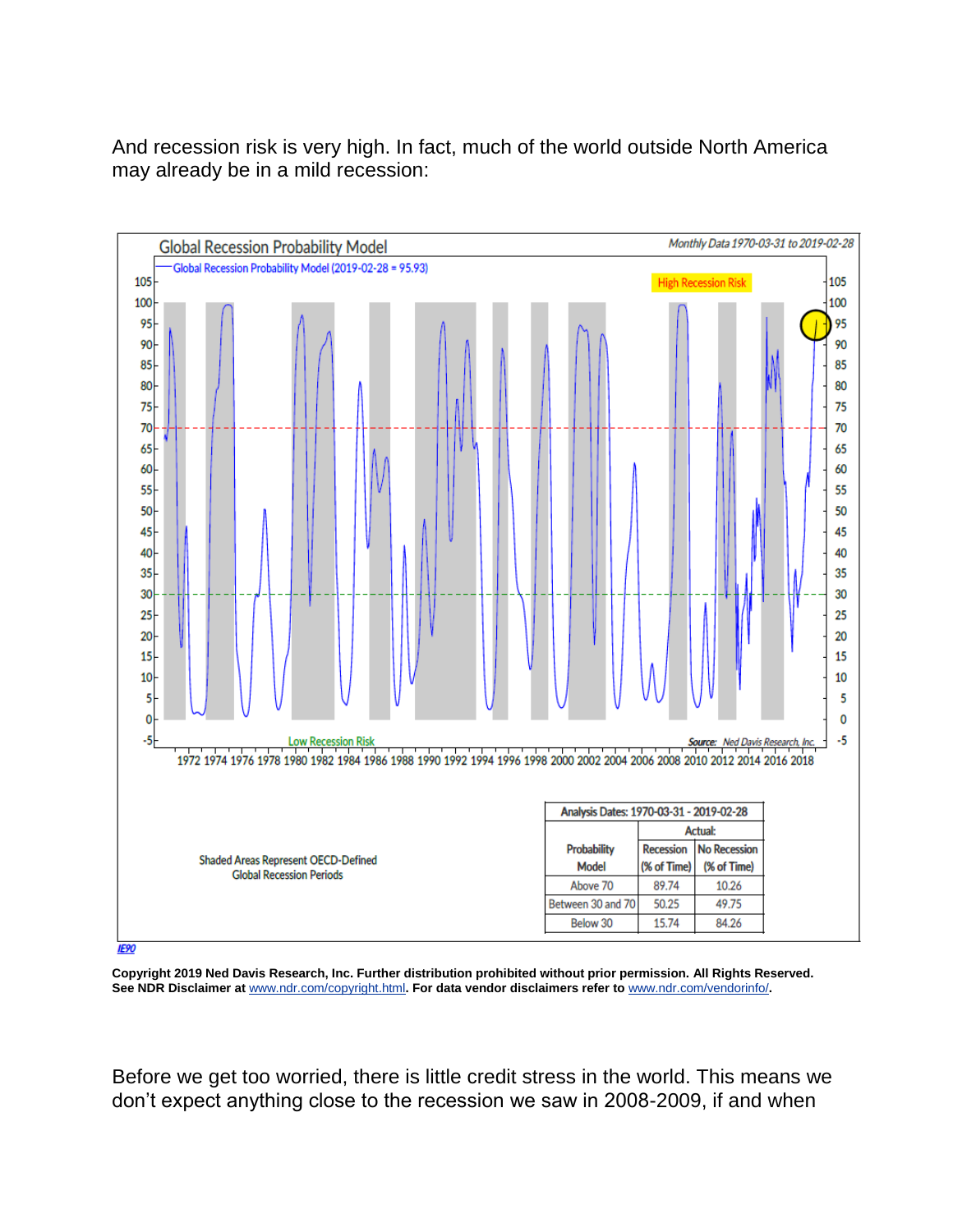one arrives. In fact, it could be quite mild, especially with unemployment so low due to retiring Baby Boomers and the growing need for skilled employees.

One commentator recently postulated that "this could be the first recession where nobody loses their job."

Markets have been rather euphoric since the sharp December decline, even as economic conditions are deteriorating in most countries. The US remains the bastion of growth, with the S&P 500 index rising a full 20% since the December  $24<sup>th</sup>$  lows. That is already a great year by any standard.

We have been expecting some sort of pullback for several weeks now, although markets have, so far, refused to bend. Many managers are in the same boat – sitting on cash and afraid to invest it.

Trade discussions between China and the US have shown progress recently, which may explain some of the optimism in stocks. The next increase in tariffs that was to have started March 1<sup>st</sup> has been shelved. There is also progress on the mechanization to enforce a future trade deal, which suggests one is getting closer.

Any trade agreement would help reverse the downward slide in global industrial production.

# **Inflation**

A question that has come up repeatedly over the last decade is "how do we pay all this debt off?" Governments used to get voted out because of rising deficits, and we once shook with horror at spending a billion dollars more than we took in.

Canada projects a deficit of \$18 billion this fiscal year and the US expects to overspend by almost \$1 trillion (yes, with a T). We used to claim that deficits in bad years would be offset by surpluses in good years but, of course, this never happens. And with interest rates so low, we can carry a great deal more debt without feeling much pain.

This chart shows the Government of Canada's accumulated debt nearing \$700 billion. We love spending. Paying it back? Not so much.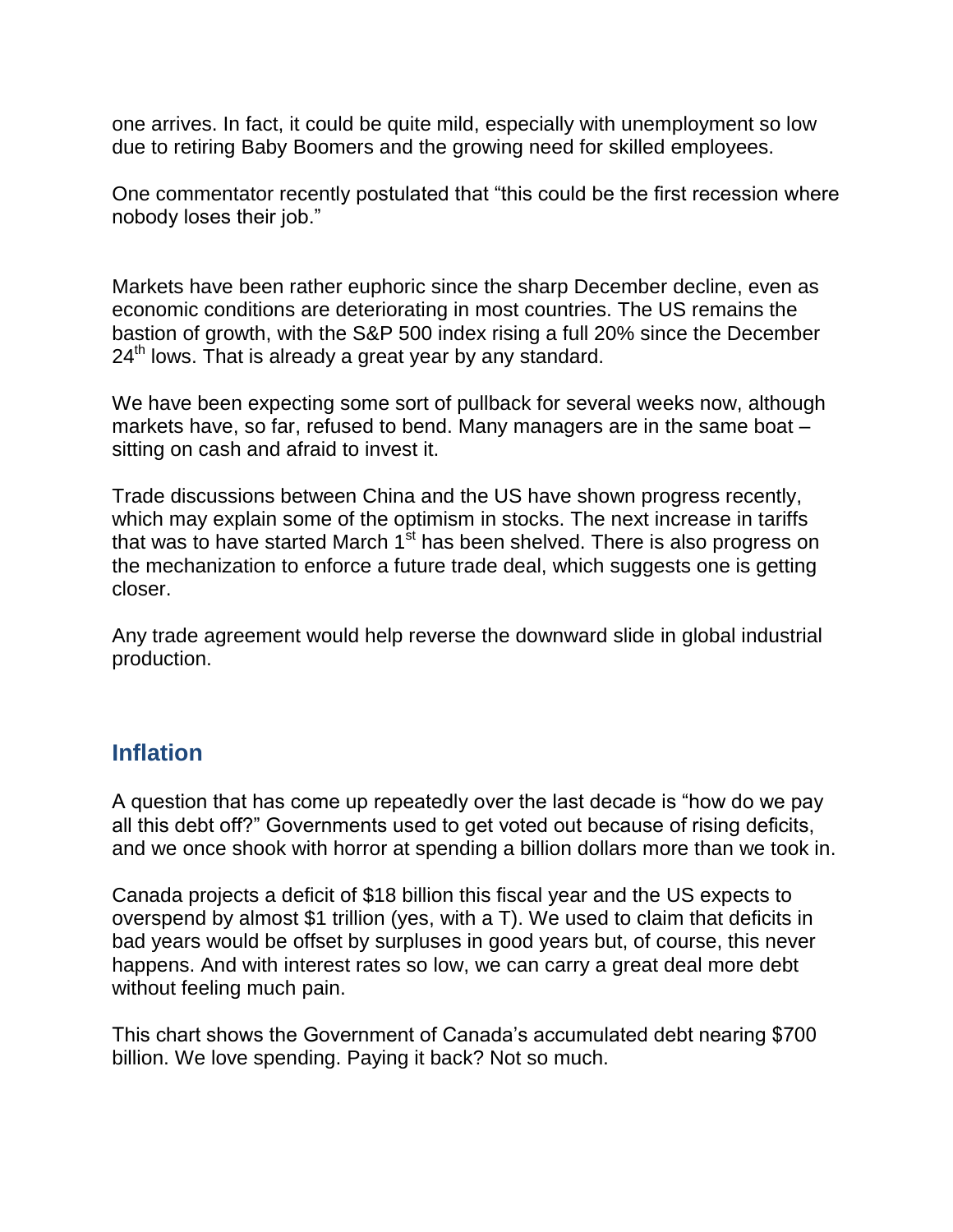

Source: Department of Finance, Canada

"Dad," my son says to me a few weeks ago, "I just found out that I owe \$32,000."

We have raised Ray to be very conscious of credit cards and debt, so this was a shock.

"Excuse me?" I replied.

"It's my share of Canada and BC's accumulated debt. Each of us owes \$32,000. And it is growing at \$500 per year – that's \$50 million per day – mostly thanks to your generation." He looked at me with accusing eyes. "So who is going to pay that off, dad?"

I felt a little sheepish as I told him the truth.

"You will, Ray. Or your generation will. My generation will be largely gone in the next 30 years. By that time, the federal government is expected to more than double its current deficit. We already spend \$64 billion per year just on interest, which is more than we spend on schools. Interest rates are low now, but they won't always be. Makes me glad I'm old!"

He didn't laugh.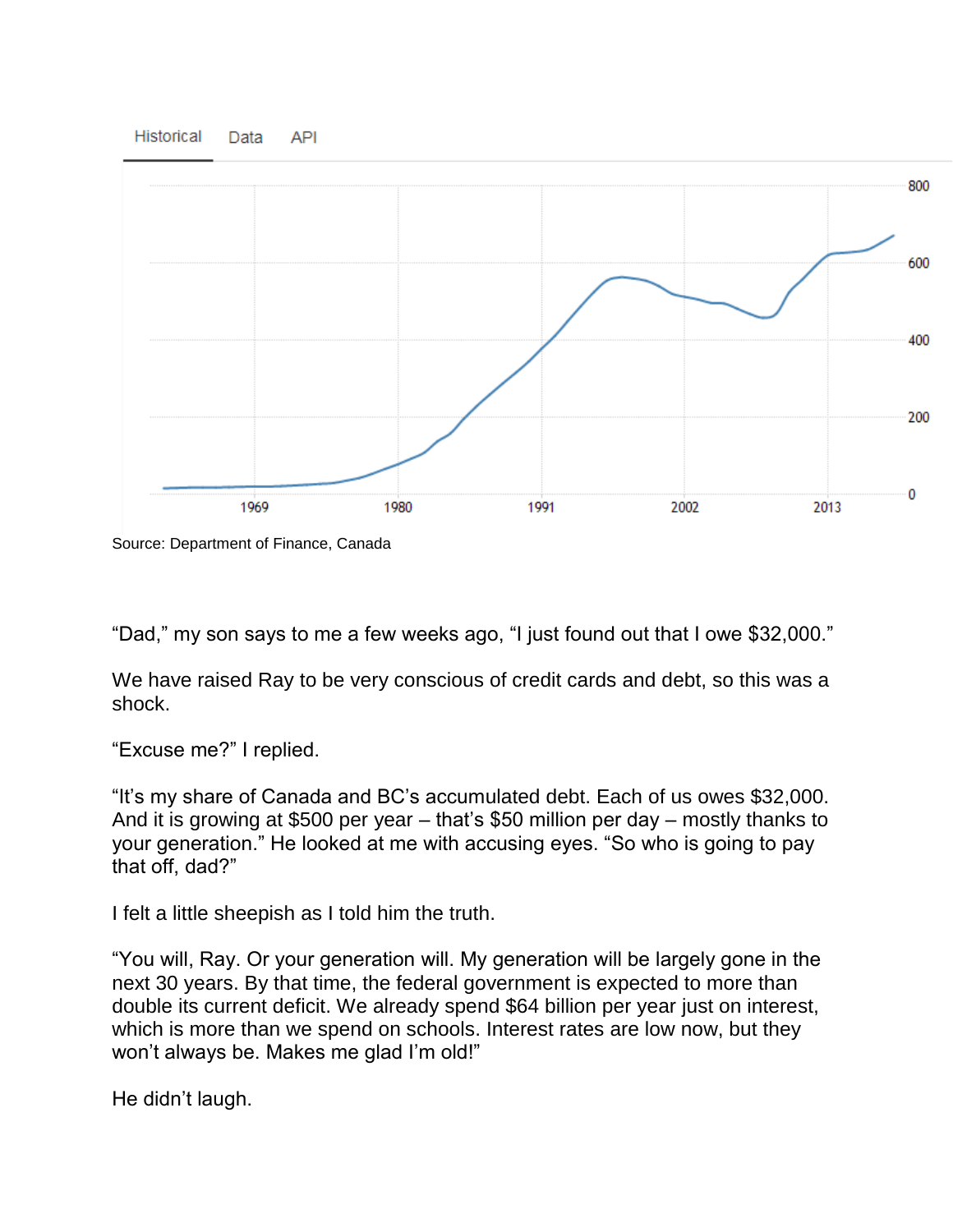"Didn't you always tell me it was best to pay off your debt as fast as possible, dad? Sounds like your generation doesn't follow its own advice."

"Sadly, you're right," I admitted. "But you do get free health care!"

"Probably not when I'll need it. I've been to the hospital once in my life – when I was born – and it's you old folks who have overused and underfunded our medical system. So explain to me how the government really plans to pay this off."

And so begins my discussion about how this ends.

- 1. We can raise taxes and cut spending so that we actually pay down our accumulated debts. Look again at the chart above and see how well we've done in the good times. We paid a little off from 1997 to 2006, then added it all back and more after the 2008 recession.
- 2. We can default, as some companies did in 2008, many banks did in 1932, and entire countries did after World War 2. This is the most severe way to erase debt and these are all calamitous events. You can't really plan for them and no one wants to.
- 3. We can inflate the debt away. This is the most painless, invisible, and cowardly way to do it, which means it is the most likely. In fact, it has been going on for a very long time.

A little history here.

Most people know Sir Isaac Newton as the man who discovered gravity and the inventor of calculus. He was also obsessed with alchemy and sought ways to transmute lead and mercury into gold, without success. When he was asked to become head of the British Mint, he already knew how pure and immutable gold was from his experiments, so he devised fixed ratios to set the British pound on a gold and silver standard. This led to its becoming the most solid currency in the world for a period of over 200 years. Its value never wavered.

As the  $20<sup>th</sup>$  century began, supplies of gold started to become insufficient to back all the paper currency in the world, so central banks were created to "manage" the currencies. The US Federal Reserve began in 1913, and that is when the inflation fun started.

*"Inflation is as violent as a mugger, as frightening as an armed robber and as deadly as a hit man."*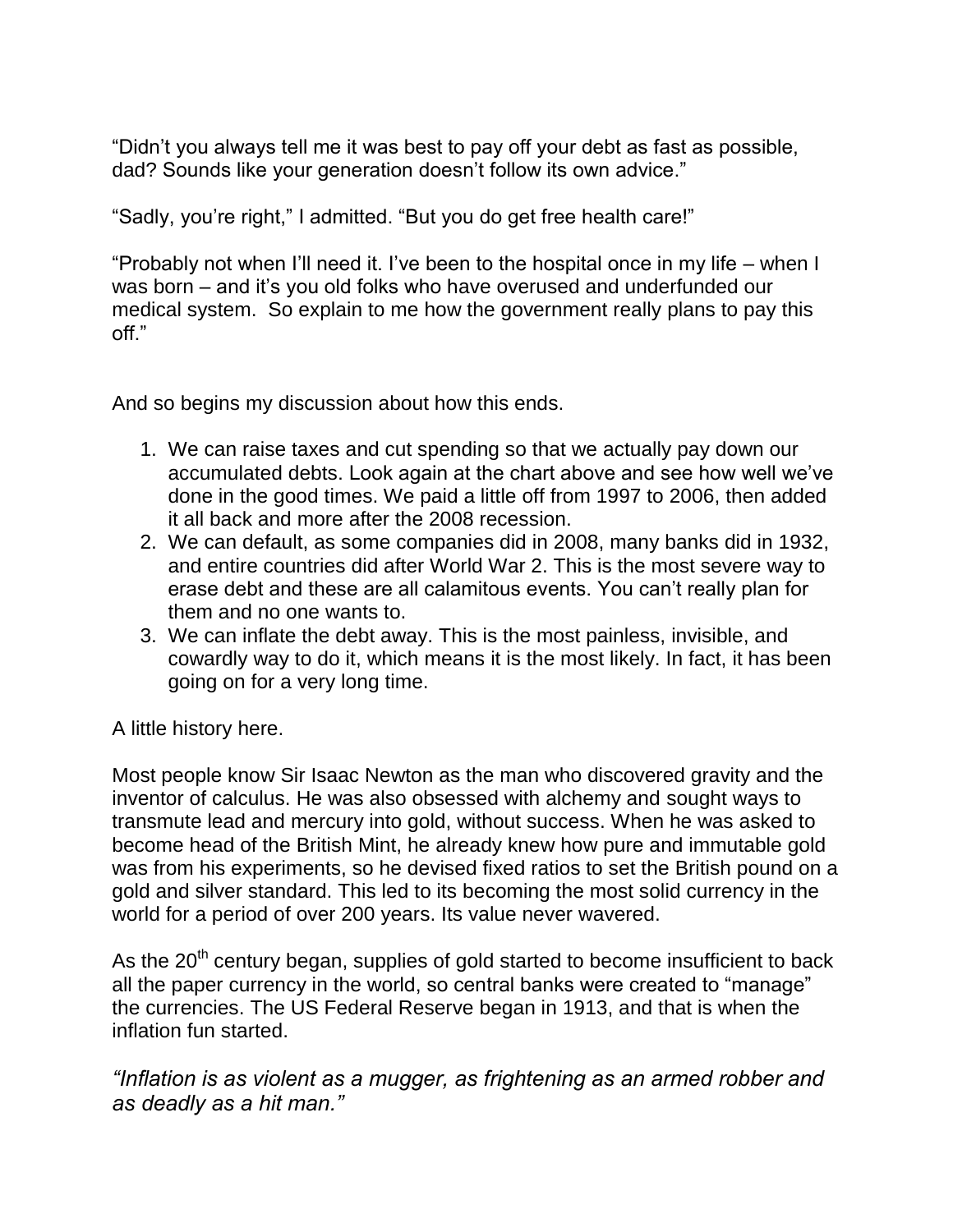#### - *Ronald Reagan*

Inflation is the steady devaluation of your currency. Your cash. This means 2% inflation makes your \$1.00 in January worth just \$0.98 in December. And then \$0.96 the year after that, and so on, and so on.

It is a marvelous way to whittle down debt. The Government of Canada's accumulated debt of \$600 billion will be devalued to \$588 billion in a year's time, with 2% inflation. Why 2%? Because that is the official inflation target of most central banks.

Since the US Federal Reserve was created to 'manage' the currency, inflation has averaged 3.13% per year. It is lower today, but higher in the 1970s.

This means \$1.00 in 1913 is now worth just 4¢, thanks to inflation. Cash is only a good investment for short periods of time. Over the long term, it erodes far too quickly.

To lower the huge accumulated debts worldwide, central banks know they only have one workable solution: to let inflation run higher. If they can. With an aging population and slowing growth, inflation is proving harder to ignite than first thought. But, keep faith in your government – they will find a way!

For the record, what held its value in a world where cash devalued year after year? This comparison shows what \$1.00 was worth in 1913 and what it is worth today, compared to other asset classes:

### **Equivalent purchasing power from 1913 to 2018:**

### **1913 2018**

Cash  $$1.00$   $$0.04$  Cash declined at the inflation rate of 3.13% per year, on average. Gold  $$1.00$   $$2.48$  Gold held its value, plus a little more, after inflation (growth of 4% per year). Bonds \$1.00 \$ 4.97 Bonds returned 4.7% per year, so also managed to outperform inflation by a small margin. Stocks \$1.00 \$1,087.00 Dow Jones Industrial Average, with dividends reinvested – a return of 10%, or 6.7% after inflation.

The only thing that grew at a rate that was remotely close to stocks was income taxes! They were essentially zero in 1913, and then grew steadily after the wars.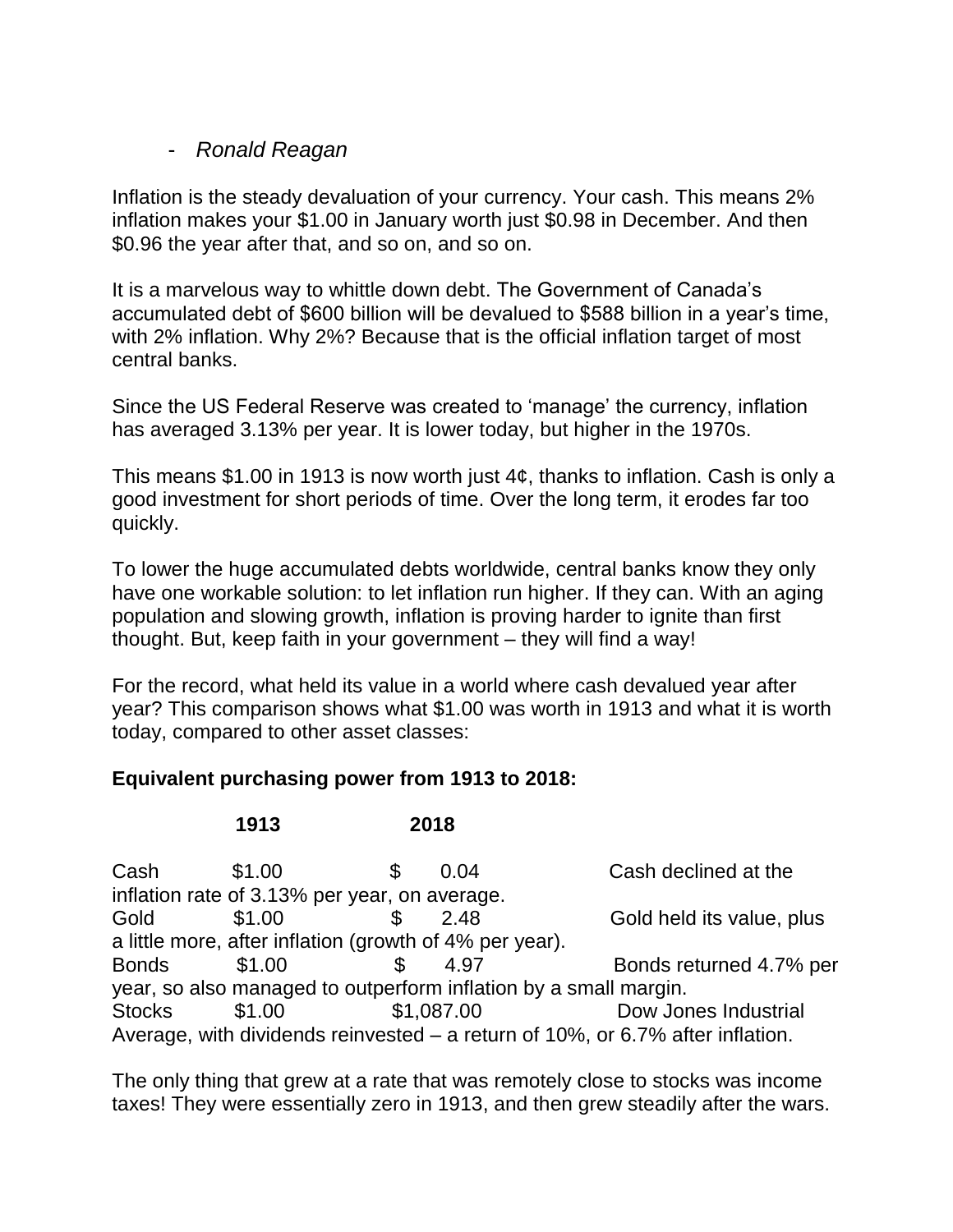Ray Dalio, the most successful hedge fund manager in the world, describes orderly inflation as the "beautiful deleveraging". Done steadily, it is the least painful way to pay off debt.

I continue with my son's discussion:

"Britain did this after WW2, Ray. They won the war, but lost the peace. Victory came at a horrendous cost. They let the pound sterling decline a little every year through inflation. Over twenty years, the debt in real terms got whittled down. Now, living conditions were tough. Costs for food and housing rose, and there were a lot of strikes for higher pay to keep up. Every service, from hospitals to the army, atrophied. But the debt was reduced by eroding it bit by bit."

"Not a great inheritance for my generation, is it?"

"When your generation gets elected, you can start sticking it to us with higher estate taxes. We'll all be in retirement homes and won't notice."

"And own assets that keep pace with inflation," I concluded. "Keep that 1913 to 2018 list close to your heart!"

*Thank you for your referrals this month! They are always handled with great care and discretion.* 

#### **[http://www.dividendvaluepartners.com](https://urldefense.proofpoint.com/v2/url?u=http-3A__www.dividendvaluepartners.com&d=DwMFAw&c=K3dQCUGiI1B95NJ6cl3GoyhMW2dvBOfimZA-83UXll0&r=_6MBBSGYsFznIBwslhTiqBKEz4pHUCTd_9tbh_EpUMY&m=scBAtuMDuWZwK1IVr5YXjdB6aRS-faGHAMq3jOn6sJU&s=enZqe4ZgcjH_33x5dT-vZq9A37d4AhNkXvjc6AbmYww&e=)**

We thank you for your business and your referrals and we hope you find our site user friendly and informative. We would welcome your comments.

#### **How to contact us:**

[paul.siluch@raymondjames.ca](https://owa-kel.raymondjames.ca/owa/redir.aspx?SURL=z0BxOCXDlQ-Aad1f_a9igaARxm5Rd1VXE7UcmD4mZ3IZiacj7DPTCG0AYQBpAGwAdABvADoAcABhAHUAbAAuAHMAaQBsAHUAYwBoAEAAcgBhAHkAbQBvAG4AZABqAGEAbQBlAHMALgBjAGEA&URL=mailto%3apaul.siluch%40raymondjames.ca) [lisa.hill@raymondjames.ca](https://owa-kel.raymondjames.ca/owa/redir.aspx?SURL=glaBgdTdxPMFpiw4eumg-PzZXpo9vJyObrXLs1TKtIAZiacj7DPTCG0AYQBpAGwAdABvADoAbABpAHMAYQAuAGgAaQBsAGwAQAByAGEAeQBtAG8AbgBkAGoAYQBtAGUAcwAuAGMAYQA.&URL=mailto%3alisa.hill%40raymondjames.ca) [peter.mazzoni@raymondjames.ca](https://owa-kel.raymondjames.ca/owa/redir.aspx?SURL=3c7mDL9-cZxYXt7CvkOu20QVFy1WCaDQxUZ3BQE6vecZiacj7DPTCG0AYQBpAGwAdABvADoAcABlAHQAZQByAC4AbQBhAHoAegBvAG4AaQBAAHIAYQB5AG0AbwBuAGQAagBhAG0AZQBzAC4AYwBhAA..&URL=mailto%3apeter.mazzoni%40raymondjames.ca)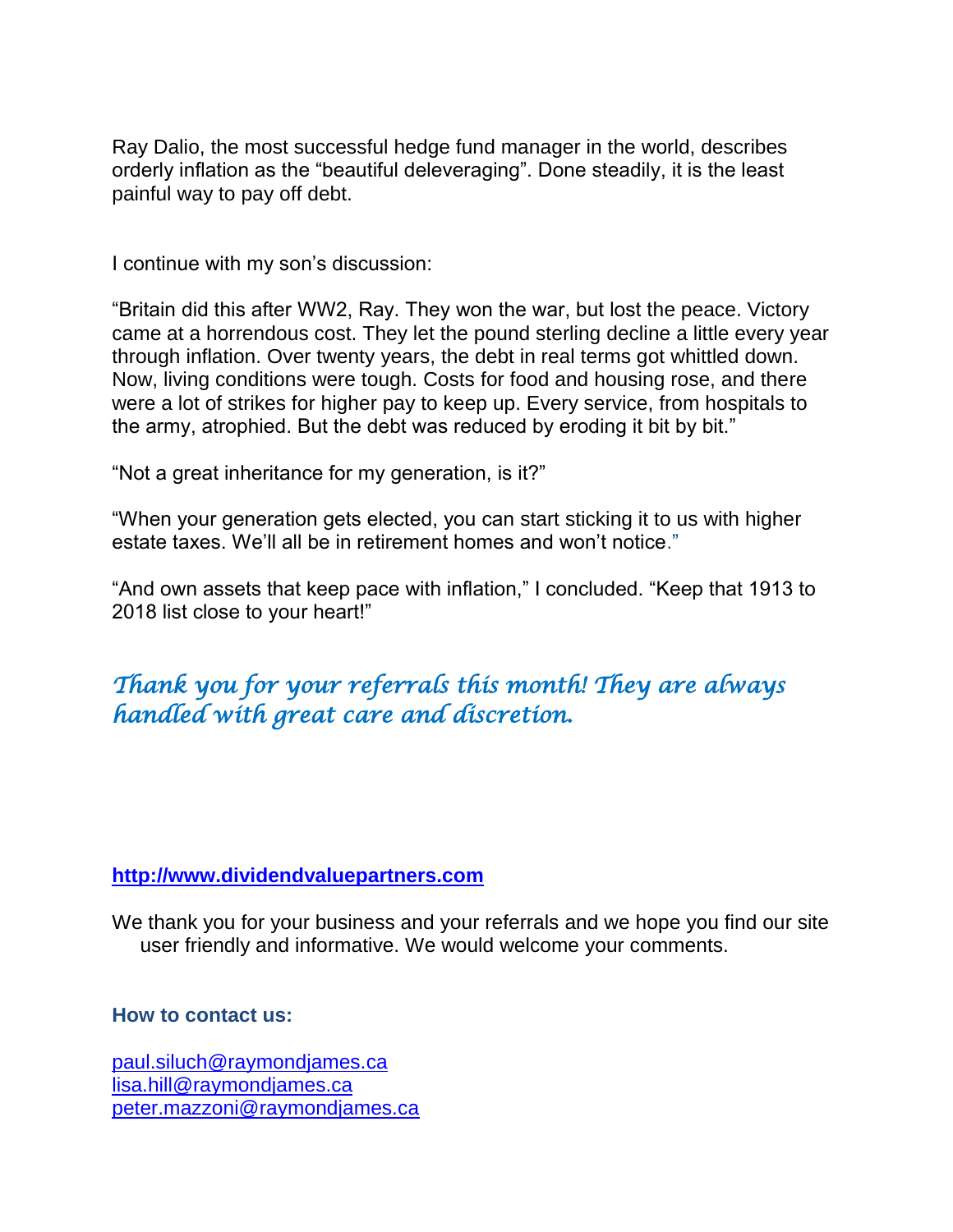### (250) 405-2417

#### *Disclaimers*

*[The information contained in this newsletter was obtained from sources believed to be reliable, however, we cannot](https://owa-kel.raymondjames.ca/owa/redir.aspx?SURL=z0BxOCXDlQ-Aad1f_a9igaARxm5Rd1VXE7UcmD4mZ3IZiacj7DPTCG0AYQBpAGwAdABvADoAcABhAHUAbAAuAHMAaQBsAHUAYwBoAEAAcgBhAHkAbQBvAG4AZABqAGEAbQBlAHMALgBjAGEA&URL=mailto%3apaul.siluch%40raymondjames.ca)  represent that it is accurate or complete. [It is provided as a general source of information and should not be](https://owa-kel.raymondjames.ca/owa/redir.aspx?SURL=z0BxOCXDlQ-Aad1f_a9igaARxm5Rd1VXE7UcmD4mZ3IZiacj7DPTCG0AYQBpAGwAdABvADoAcABhAHUAbAAuAHMAaQBsAHUAYwBoAEAAcgBhAHkAbQBvAG4AZABqAGEAbQBlAHMALgBjAGEA&URL=mailto%3apaul.siluch%40raymondjames.ca)  [considered personal investment advice or solicitation to buy or sell securities.](https://owa-kel.raymondjames.ca/owa/redir.aspx?SURL=z0BxOCXDlQ-Aad1f_a9igaARxm5Rd1VXE7UcmD4mZ3IZiacj7DPTCG0AYQBpAGwAdABvADoAcABhAHUAbAAuAHMAaQBsAHUAYwBoAEAAcgBhAHkAbQBvAG4AZABqAGEAbQBlAHMALgBjAGEA&URL=mailto%3apaul.siluch%40raymondjames.ca) The views expressed are those of the [authors, Paul Siluch and Lisa Hill, and not necessarily those of Raymond James Ltd.](https://owa-kel.raymondjames.ca/owa/redir.aspx?SURL=z0BxOCXDlQ-Aad1f_a9igaARxm5Rd1VXE7UcmD4mZ3IZiacj7DPTCG0AYQBpAGwAdABvADoAcABhAHUAbAAuAHMAaQBsAHUAYwBoAEAAcgBhAHkAbQBvAG4AZABqAGEAbQBlAHMALgBjAGEA&URL=mailto%3apaul.siluch%40raymondjames.ca) Commissions, trailing [commissions, management fees and expenses all may be associated with mutual funds.](https://owa-kel.raymondjames.ca/owa/redir.aspx?SURL=z0BxOCXDlQ-Aad1f_a9igaARxm5Rd1VXE7UcmD4mZ3IZiacj7DPTCG0AYQBpAGwAdABvADoAcABhAHUAbAAuAHMAaQBsAHUAYwBoAEAAcgBhAHkAbQBvAG4AZABqAGEAbQBlAHMALgBjAGEA&URL=mailto%3apaul.siluch%40raymondjames.ca) Please read the prospectus before investing. [The indicated rates of return are the historical annual compounded total returns including changes](https://owa-kel.raymondjames.ca/owa/redir.aspx?SURL=z0BxOCXDlQ-Aad1f_a9igaARxm5Rd1VXE7UcmD4mZ3IZiacj7DPTCG0AYQBpAGwAdABvADoAcABhAHUAbAAuAHMAaQBsAHUAYwBoAEAAcgBhAHkAbQBvAG4AZABqAGEAbQBlAHMALgBjAGEA&URL=mailto%3apaul.siluch%40raymondjames.ca)  [in unit value and reinvestment of all distributions and do not take into account sales, redemption, distribution or](https://owa-kel.raymondjames.ca/owa/redir.aspx?SURL=z0BxOCXDlQ-Aad1f_a9igaARxm5Rd1VXE7UcmD4mZ3IZiacj7DPTCG0AYQBpAGwAdABvADoAcABhAHUAbAAuAHMAaQBsAHUAYwBoAEAAcgBhAHkAbQBvAG4AZABqAGEAbQBlAHMALgBjAGEA&URL=mailto%3apaul.siluch%40raymondjames.ca)  [optional charges or income taxes payable by any security holder that would have reduced returns. Mutual funds are](https://owa-kel.raymondjames.ca/owa/redir.aspx?SURL=z0BxOCXDlQ-Aad1f_a9igaARxm5Rd1VXE7UcmD4mZ3IZiacj7DPTCG0AYQBpAGwAdABvADoAcABhAHUAbAAuAHMAaQBsAHUAYwBoAEAAcgBhAHkAbQBvAG4AZABqAGEAbQBlAHMALgBjAGEA&URL=mailto%3apaul.siluch%40raymondjames.ca)  [not guaranteed, their values change frequently and past performance may not be repeated.](https://owa-kel.raymondjames.ca/owa/redir.aspx?SURL=z0BxOCXDlQ-Aad1f_a9igaARxm5Rd1VXE7UcmD4mZ3IZiacj7DPTCG0AYQBpAGwAdABvADoAcABhAHUAbAAuAHMAaQBsAHUAYwBoAEAAcgBhAHkAbQBvAG4AZABqAGEAbQBlAHMALgBjAGEA&URL=mailto%3apaul.siluch%40raymondjames.ca) This newsletter is [intended for distribution only in those jurisdictions where Raymond James Ltd. is registered as a dealer in](https://owa-kel.raymondjames.ca/owa/redir.aspx?SURL=z0BxOCXDlQ-Aad1f_a9igaARxm5Rd1VXE7UcmD4mZ3IZiacj7DPTCG0AYQBpAGwAdABvADoAcABhAHUAbAAuAHMAaQBsAHUAYwBoAEAAcgBhAHkAbQBvAG4AZABqAGEAbQBlAHMALgBjAGEA&URL=mailto%3apaul.siluch%40raymondjames.ca)  securities. [Any distribution or dissemination of this newsletter in any other jurisdiction is strictly prohibited.](https://owa-kel.raymondjames.ca/owa/redir.aspx?SURL=z0BxOCXDlQ-Aad1f_a9igaARxm5Rd1VXE7UcmD4mZ3IZiacj7DPTCG0AYQBpAGwAdABvADoAcABhAHUAbAAuAHMAaQBsAHUAYwBoAEAAcgBhAHkAbQBvAG4AZABqAGEAbQBlAHMALgBjAGEA&URL=mailto%3apaul.siluch%40raymondjames.ca) This [newsletter is not intended for nor should it be distributed to any person in the USA. Raymond James Ltd. is a member](https://owa-kel.raymondjames.ca/owa/redir.aspx?SURL=z0BxOCXDlQ-Aad1f_a9igaARxm5Rd1VXE7UcmD4mZ3IZiacj7DPTCG0AYQBpAGwAdABvADoAcABhAHUAbAAuAHMAaQBsAHUAYwBoAEAAcgBhAHkAbQBvAG4AZABqAGEAbQBlAHMALgBjAGEA&URL=mailto%3apaul.siluch%40raymondjames.ca)  [of the Canadian Investor Protection Fund.](https://owa-kel.raymondjames.ca/owa/redir.aspx?SURL=z0BxOCXDlQ-Aad1f_a9igaARxm5Rd1VXE7UcmD4mZ3IZiacj7DPTCG0AYQBpAGwAdABvADoAcABhAHUAbAAuAHMAaQBsAHUAYwBoAEAAcgBhAHkAbQBvAG4AZABqAGEAbQBlAHMALgBjAGEA&URL=mailto%3apaul.siluch%40raymondjames.ca)* 

*Raymond James [does not accept orders and/or instructions regarding your account by e-mail, voice mail, fax or any](https://owa-kel.raymondjames.ca/owa/redir.aspx?SURL=z0BxOCXDlQ-Aad1f_a9igaARxm5Rd1VXE7UcmD4mZ3IZiacj7DPTCG0AYQBpAGwAdABvADoAcABhAHUAbAAuAHMAaQBsAHUAYwBoAEAAcgBhAHkAbQBvAG4AZABqAGEAbQBlAHMALgBjAGEA&URL=mailto%3apaul.siluch%40raymondjames.ca)  alternate method. [Transactional details do not supersede normal trade confirmations or statements.](https://owa-kel.raymondjames.ca/owa/redir.aspx?SURL=z0BxOCXDlQ-Aad1f_a9igaARxm5Rd1VXE7UcmD4mZ3IZiacj7DPTCG0AYQBpAGwAdABvADoAcABhAHUAbAAuAHMAaQBsAHUAYwBoAEAAcgBhAHkAbQBvAG4AZABqAGEAbQBlAHMALgBjAGEA&URL=mailto%3apaul.siluch%40raymondjames.ca) E-mail sent [through the Internet is not secure or confidential.](https://owa-kel.raymondjames.ca/owa/redir.aspx?SURL=z0BxOCXDlQ-Aad1f_a9igaARxm5Rd1VXE7UcmD4mZ3IZiacj7DPTCG0AYQBpAGwAdABvADoAcABhAHUAbAAuAHMAaQBsAHUAYwBoAEAAcgBhAHkAbQBvAG4AZABqAGEAbQBlAHMALgBjAGEA&URL=mailto%3apaul.siluch%40raymondjames.ca) We reserve the right to monitor all e-mail.*

*[Any information provided in this e-mail has been prepared from sources believed to be reliable, but is not guaranteed](https://owa-kel.raymondjames.ca/owa/redir.aspx?SURL=z0BxOCXDlQ-Aad1f_a9igaARxm5Rd1VXE7UcmD4mZ3IZiacj7DPTCG0AYQBpAGwAdABvADoAcABhAHUAbAAuAHMAaQBsAHUAYwBoAEAAcgBhAHkAbQBvAG4AZABqAGEAbQBlAHMALgBjAGEA&URL=mailto%3apaul.siluch%40raymondjames.ca)  by Raymond James [and is not a complete summary or statement of all available data necessary for making an](https://owa-kel.raymondjames.ca/owa/redir.aspx?SURL=z0BxOCXDlQ-Aad1f_a9igaARxm5Rd1VXE7UcmD4mZ3IZiacj7DPTCG0AYQBpAGwAdABvADoAcABhAHUAbAAuAHMAaQBsAHUAYwBoAEAAcgBhAHkAbQBvAG4AZABqAGEAbQBlAHMALgBjAGEA&URL=mailto%3apaul.siluch%40raymondjames.ca)  investment decision. [Any information provided is for informational purposes only and does not constitute a](https://owa-kel.raymondjames.ca/owa/redir.aspx?SURL=z0BxOCXDlQ-Aad1f_a9igaARxm5Rd1VXE7UcmD4mZ3IZiacj7DPTCG0AYQBpAGwAdABvADoAcABhAHUAbAAuAHMAaQBsAHUAYwBoAEAAcgBhAHkAbQBvAG4AZABqAGEAbQBlAHMALgBjAGEA&URL=mailto%3apaul.siluch%40raymondjames.ca)  recommendation. Raymond James [and its employees may own options, rights or warrants to purchase any of the](https://owa-kel.raymondjames.ca/owa/redir.aspx?SURL=z0BxOCXDlQ-Aad1f_a9igaARxm5Rd1VXE7UcmD4mZ3IZiacj7DPTCG0AYQBpAGwAdABvADoAcABhAHUAbAAuAHMAaQBsAHUAYwBoAEAAcgBhAHkAbQBvAG4AZABqAGEAbQBlAHMALgBjAGEA&URL=mailto%3apaul.siluch%40raymondjames.ca)  securities mentioned in e-mail. [This e-mail is intended only for the person or entity to which it is addressed and may](https://owa-kel.raymondjames.ca/owa/redir.aspx?SURL=z0BxOCXDlQ-Aad1f_a9igaARxm5Rd1VXE7UcmD4mZ3IZiacj7DPTCG0AYQBpAGwAdABvADoAcABhAHUAbAAuAHMAaQBsAHUAYwBoAEAAcgBhAHkAbQBvAG4AZABqAGEAbQBlAHMALgBjAGEA&URL=mailto%3apaul.siluch%40raymondjames.ca)  contain confidential and/or privileged material. [Any review, retransmission, dissemination or other use of, or taking of](https://owa-kel.raymondjames.ca/owa/redir.aspx?SURL=z0BxOCXDlQ-Aad1f_a9igaARxm5Rd1VXE7UcmD4mZ3IZiacj7DPTCG0AYQBpAGwAdABvADoAcABhAHUAbAAuAHMAaQBsAHUAYwBoAEAAcgBhAHkAbQBvAG4AZABqAGEAbQBlAHMALgBjAGEA&URL=mailto%3apaul.siluch%40raymondjames.ca)  [any action in reliance upon, this information by persons or entities other than the intended recipient is prohibited.](https://owa-kel.raymondjames.ca/owa/redir.aspx?SURL=z0BxOCXDlQ-Aad1f_a9igaARxm5Rd1VXE7UcmD4mZ3IZiacj7DPTCG0AYQBpAGwAdABvADoAcABhAHUAbAAuAHMAaQBsAHUAYwBoAEAAcgBhAHkAbQBvAG4AZABqAGEAbQBlAHMALgBjAGEA&URL=mailto%3apaul.siluch%40raymondjames.ca)*

*This email newsletter may provide links to other Internet sites for the convenience of users. Raymond James Ltd. is not responsible for the availability or content of these external sites, nor does Raymond James Ltd endorse, warrant or guarantee the products, services or information described or offered at these other Internet sites. Users cannot assume that the external sites will abide by the same Privacy Policy which Raymond James Ltd adheres to.*

*Commissions, trailing commissions, management fees and expenses all may be associated with mutual fund investments. Please read the prospectus before investing. There can be no assurances that the fund will be able to maintain its net asset value per security at a constant amount or that the full amount of your investment in the fund will be returned to you. Mutual funds and other securities are not insured nor guaranteed, their values change frequently and past performance may not be repeated.*

#### *Prices shown are [as of close March 1st, 2018.](https://owa-kel.raymondjames.ca/owa/redir.aspx?SURL=z0BxOCXDlQ-Aad1f_a9igaARxm5Rd1VXE7UcmD4mZ3IZiacj7DPTCG0AYQBpAGwAdABvADoAcABhAHUAbAAuAHMAaQBsAHUAYwBoAEAAcgBhAHkAbQBvAG4AZABqAGEAbQBlAHMALgBjAGEA&URL=mailto%3apaul.siluch%40raymondjames.ca)*

*You are receiving this message because our records indicate that you have requested this information. If you no longer wish to receive research from Raymond James, please reply to this message with unsubscribe in the subject line and include your name and/or company name in the message. Additional Risk and Disclosure information, as*  well as more information on the Raymond James rating system and suitability categories, is available at *[www.rjcapitalmarkets.com/Disclosures/Index.](https://owa-kel.raymondjames.ca/owa/redir.aspx?SURL=xhOB4gpVfLOskwdkUL9L2f18Fq4IG2rgvMfuIIX7BlwZiacj7DPTCGgAdAB0AHAAOgAvAC8AdwB3AHcALgByAGoAYwBhAHAAaQB0AGEAbABtAGEAcgBrAGUAdABzAC4AYwBvAG0ALwBEAGkAcwBjAGwAbwBzAHUAcgBlAHMALwBJAG4AZABlAHgA&URL=http%3a%2f%2fwww.rjcapitalmarkets.com%2fDisclosures%2fIndex)*

\_\_\_\_\_\_\_\_\_\_\_\_\_\_\_\_\_\_\_\_\_\_\_\_\_\_\_\_\_\_\_\_\_\_\_\_\_\_\_\_\_\_\_\_\_\_\_\_\_\_\_\_\_\_\_\_\_\_\_\_\_\_\_\_\_\_\_\_\_\_\_\_\_\_\_\_\_\_\_\_\_\_\_\_

This email, and any files transmitted, is confidential and may contain privileged information. Any unauthorized dissemination or copying is strictly prohibited. If you have received this email in error, please delete it and notify the sender immediately. We may monitor and review the content of all email communications. Trade instructions by email or voicemail will not be accepted or acted upon. Please contact us directly by telephone to place trades. Unless otherwise stated, opinions expressed in this email are those of the author and are not endorsed by Raymond James. Raymond James accepts no liability for any errors, omissions, loss or damage arising from the content, transmission or receipt of this email. Raymond James Ltd. is a member of the Canadian Investor Protection Fund.